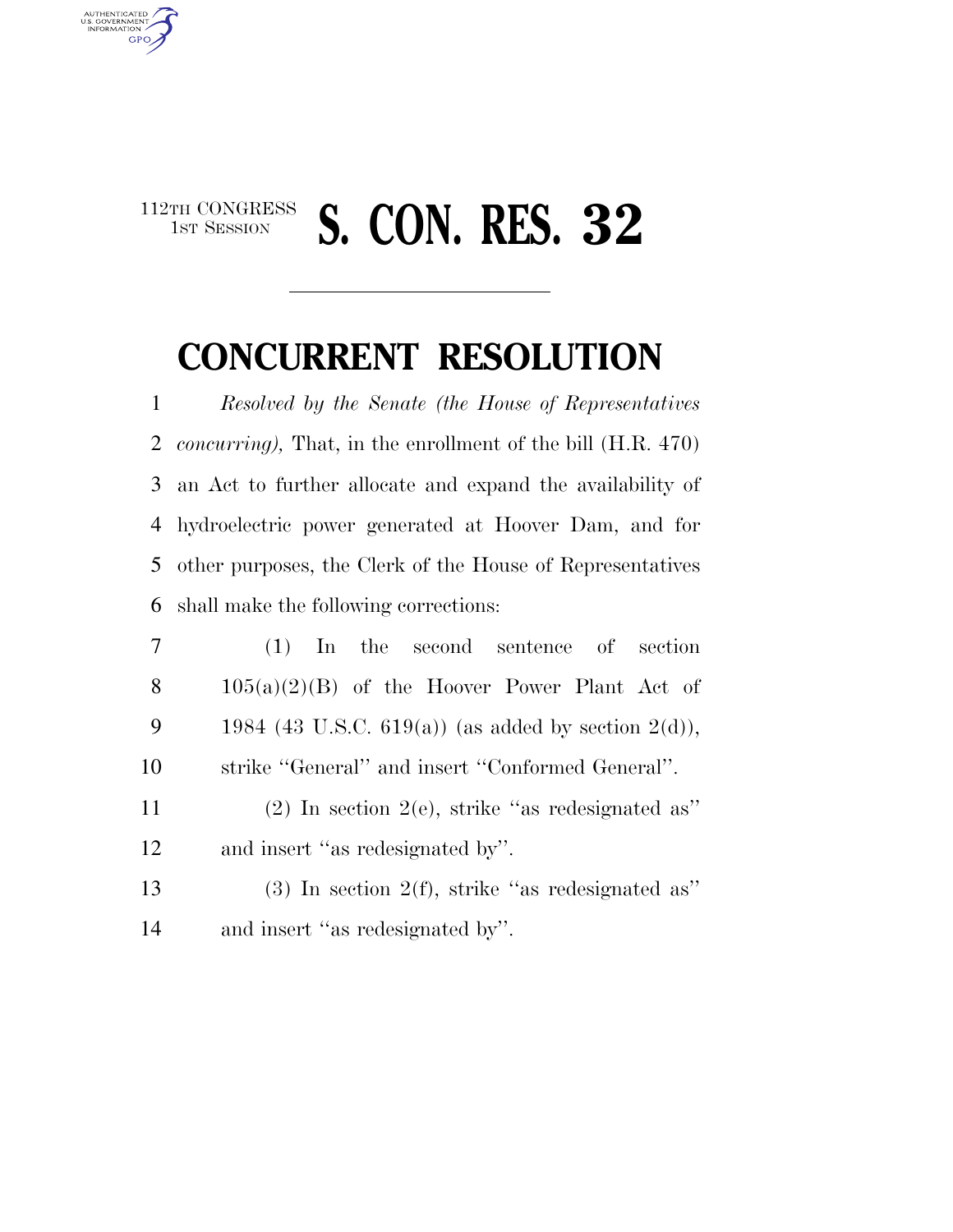1 (4) In section  $2(g)$ , strike "as redesignated as" 2 and insert ''as redesignated by''. Passed the Senate October 18, 2011. Attest:

*Secretary.*